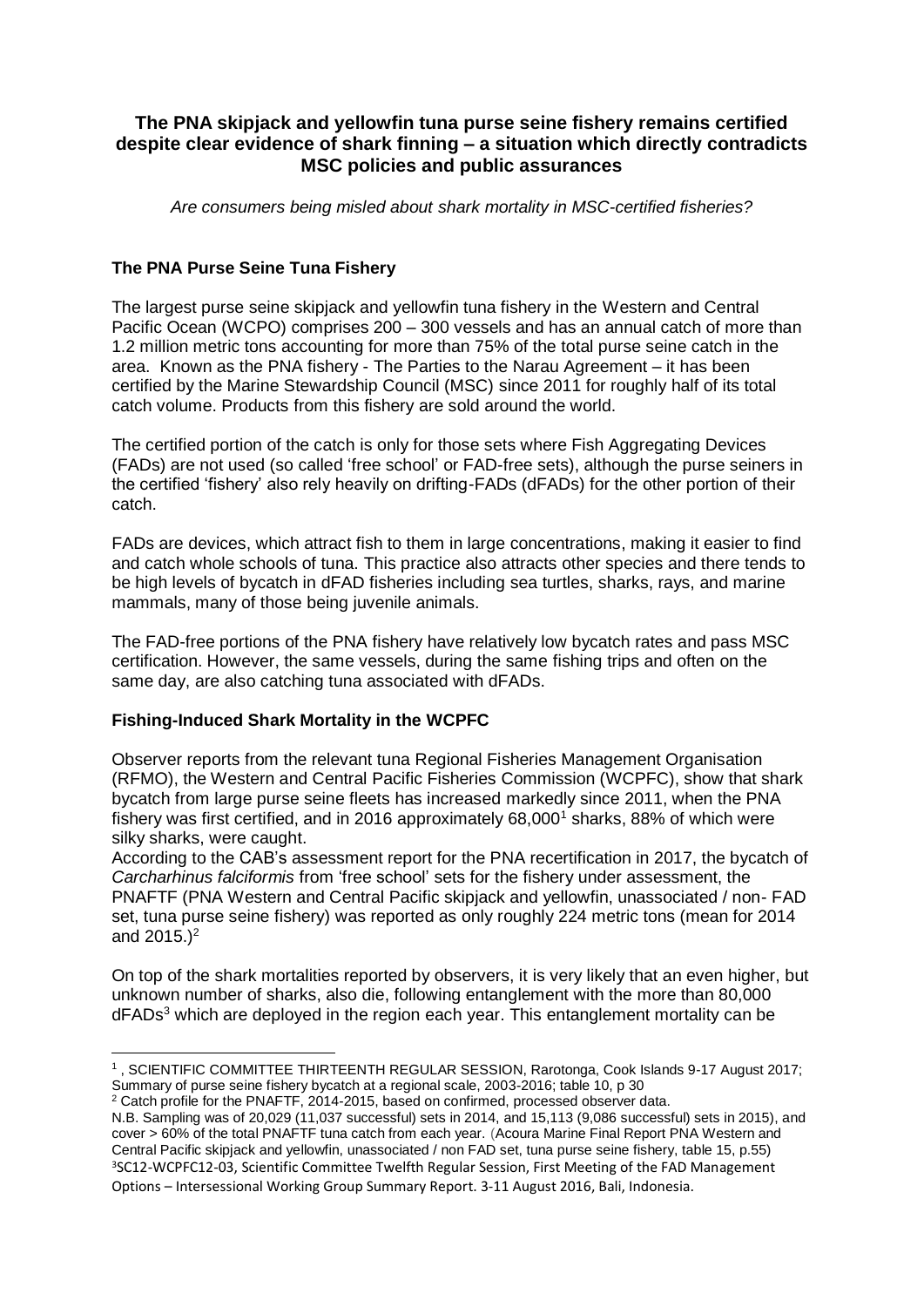5–10 times higher than the known bycatch from the region's purse-seine fleet as demonstrated by Filmhalter (2013) for the Indian Ocean.<sup>4</sup> No such estimates are available for the WCPO, but there is sound evidence to suggest that dFADs deployed by the vessels participating in the MSC-certified PNA fishery contribute to the ghost fishing of sharks and sea turtles in the region. While many purse seine fleets have begun to voluntarily use nonentangling FADs, and ICCAT, IOTC and IATTC are now requiring a transition to such FADs, no such transition measures have yet been adopted at the WCPFC (Murua 2016)<sup>5</sup> and there is also no requirement, or so called condition, under the fishery's MSC certificate to address this.

Despite the fact that tuna caught on FADs result in high bycatch levels, and that these tuna are caught on the same day by the same vessels as MSC certified tuna, there is no requirement to report and evaluate this bycatch during MSC assessments nor do certified FAD-free fisheries have to meet conditions that are aimed at reducing such bycatch levels during the period of certification.

The PNA fishery was re-certified by the MSC in 2018, despite strong objections from scientists, civil society and sustainable fisherpeople. Shockingly, this happened despite the increased mortality of sharks during the first 5 years of certification and the fact that the entire fishery is associated with illegal shark finning.

#### **Background Information on Shark Finning**

- Shark finning refers to the practice of removing any of the fins of a shark (including the tail) while at sea and discarding the remainder of the shark at sea $6$ . This often happens while the animal is still alive. Only the fins are kept as the remainder of the animal is mostly worthless and is thus discarded in order to save space, weight and fuel. The main issues associated with this practice are<sup>7</sup>:
	- Excessive Cruelty: Sharks are thrown back into the sea where the sharks bleed to death, suffocate as unable to swim and breath, or are eaten alive by other predators or scavengers.
	- Waste: Finning and discarding of shark bodies wastes protein and other potential products. Only 2-5% of the shark is utilised.
	- Fishery management: This practice is vastly unregulated and not properly managed or reported. Therefore, it also hinders the estimation of stock status, jeopardising effective management of sharks. As fins have often been stored at sea for several weeks and are mostly partially dried when landed, it is also extremely difficult to estimate the original live weight and the actual numbers of sharks that have been finned.
	- Species-specific shark catch information is usually lost as it is extremely difficult to identify the shark species from the mostly dried fins upon landing. This often means that it becomes impossible to verify whether the fins have been removed from endangered, threatened and protected shark species or whether prohibited species, which must not be retained according to regional or national legislation, were taken.
- Sharks most at risk of finning are large, pelagic sharks with large fins, such as hammerhead sharks, thresher sharks or whale sharks. However, in recent times,

<sup>4</sup> Filmalter, J. D., Capello, M., Deneubourg, J. L., Cowley, P. D., & Dagorn, L. (2013). Looking behind the curtain: quantifying massive shark mortality in fish aggregating devices. Frontiers in Ecology and the Environment, 11(6), 291-296.

<sup>5</sup> WCPFC. 2016. First Meeting of the FAD Management Options – Intersessional Working Group Summary Report. SC12- WCPFC12-03 (WCPFC12-2015 - 22\_Rev2)

<sup>6</sup> Memorandum of Understanding on the Conservation of Migratory Shark, MOU, 2010

<sup>7</sup> MSC Programme Improvements Database: [https://improvements.msc.org/database/shark-finning-](https://improvements.msc.org/database/shark-finning-2/history/issue)[2/history/issue](https://improvements.msc.org/database/shark-finning-2/history/issue)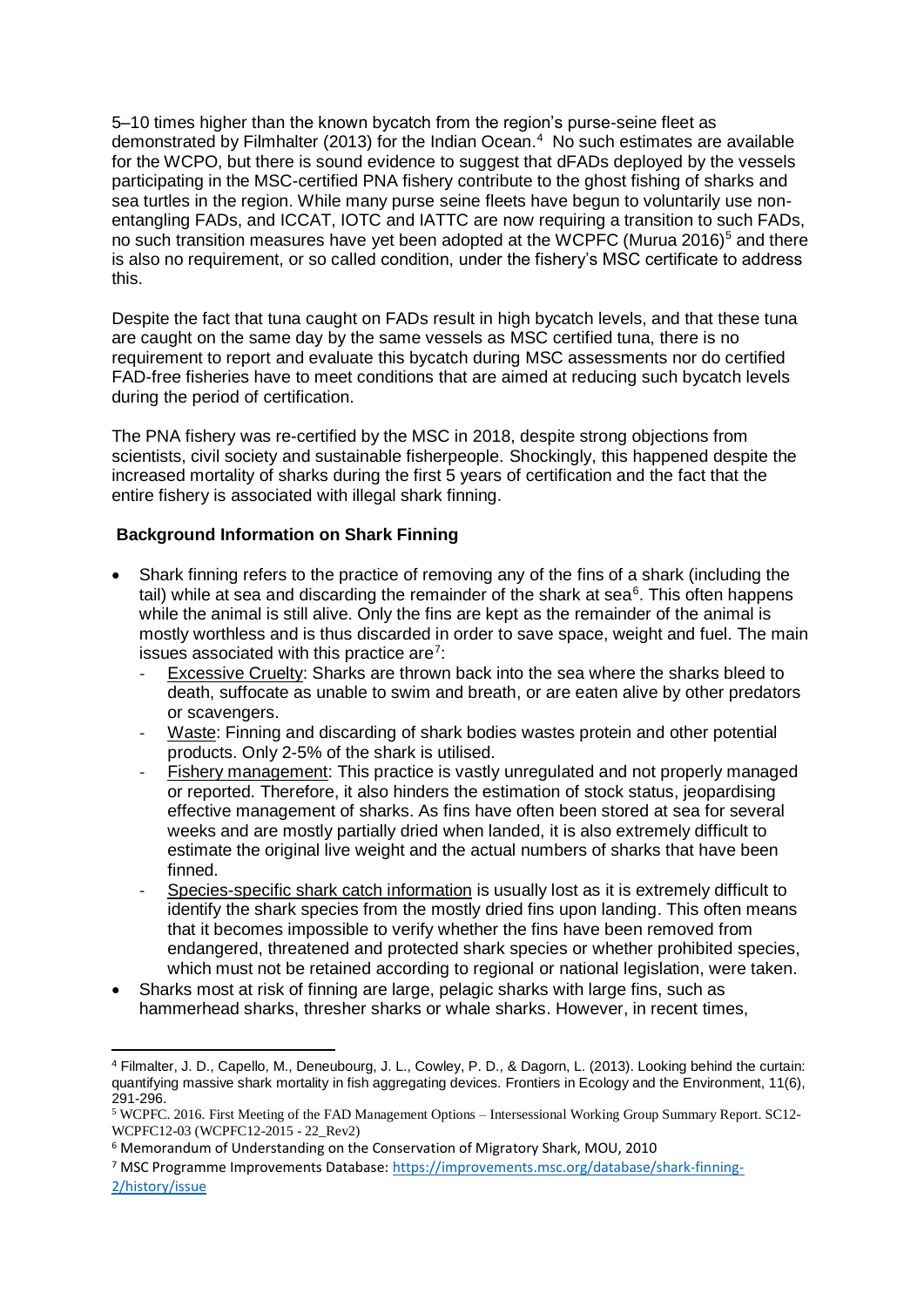increasing numbers of the smaller shark species, such as blue sharks and silky sharks, have also become the focus of finning as the numbers of larger sharks have decreased dramatically over the last 30 years or so. Some pelagic sharks have thus faced a decline by more than 90% of their previous abundance. This also becomes apparent by the increasing number of shark species which are now listed at different degrees of 'threatened' by the IUCN or have recently had their status changed regarding their degree of 'threatened', e.g. silky sharks which were previously abundant in all tropical waters have just recently in 2017 been changed from 'near threatened' to 'vulnerable'. As sharks and especially large pelagic sharks reach sexual maturity very late (often reproducing for the first time only after 20 years), have long gestation periods and give birth to only a few offspring, they can't sustain the immense fishing pressure experienced over these past decades. This has been mostly caused by targeted catch for fins and unwanted bycatch in commercial fishing operations, with fins often being the only part that is utilised.

• Shark finning is gaining recognition around the world as an unacceptable and illegal practice. It is recognized as illegal by more than 20 countries and most of the RFMOs have bans on shark finning. Further there are several UN General Assembly (UNGA) Resolutions that call for a ban of shark finning<sup>8</sup>.

## **WCPFC Shark Finning Measures**

.

- Tuna RFMOs also started recognising the need to strengthen shark conservation measures and in 2010, the WCPFC adopted CMM 2010-07, which specifies that contracting parties have to take the necessary measures to require their fishers to fully utilize any retained catches of sharks, with all parts of the shark excepting head, guts and skins to be retained to the point of first landing or transhipment.
- The WCPFC also adopted CMM 2011-04 in 2011, which specified that no oceanic whitetip sharks (*Carcharhinus longimanus*) must be retained in whole or in part. Followed in 2013, by CMM 2013-08, which specified that no silky sharks (*Carcharhinus falciformis*) must be retained in whole or in part.
- The legal framework on shark finning of the WCPFC is therefore very clear  $-$  the retention, landing or transhipment of shark fins on any fishing vessel operating in the WCPFC has been prohibited since 2011. Incidentally this is also the year when the MSC board took their decision to exclude any fisheries from certification if there was any evidence that shark finning was taking place. It is also the year when the PNA fishery was first certified.

## **Shark Finning in the WCPFC on Purse Seine Vessels**

The annual reports of the regional observer program for 2014 and 2015 confirm that shark finning has continued on a regular basis during those years on the region's purse seine fleets, of which the PNA accounts for the largest proportion of the tuna catch. This happened despite the fact that finning has been banned in the WCPFC since 2011.

- In 2014, 789 silky sharks (*Carcharhinus falciformis*) and 9 Oceanic whitetips (*Carcharhinus longimanus*) were finned, and 233 s*ilky sharks* were retained with fins.  $(TCC 2015)^9$
- In 2015, 314 silky sharks and 1 oceanic whitetip were finned, and 38 silky sharks and

<sup>8</sup> MSC Consultation Document on Shark Finning: [https://improvements.msc.org/database/shark-finning-](https://improvements.msc.org/database/shark-finning-2/consultations/consultation-shark-finning/Consultation_document_shark_finning.pdf)[2/consultations/consultation-shark-finning/Consultation\\_document\\_shark\\_finning.pdf](https://improvements.msc.org/database/shark-finning-2/consultations/consultation-shark-finning/Consultation_document_shark_finning.pdf)

<sup>9</sup> 7th ANNUAL REPORT FOR THE REGIONAL OBSERVER PROGRAMME; Technical Compliance Committee. Eleventh Regular Session, 23 - 29 September 2015,

Pohnpei, Federated States of Micronesia. WCPFC-TCC11-2015-RP02., p.6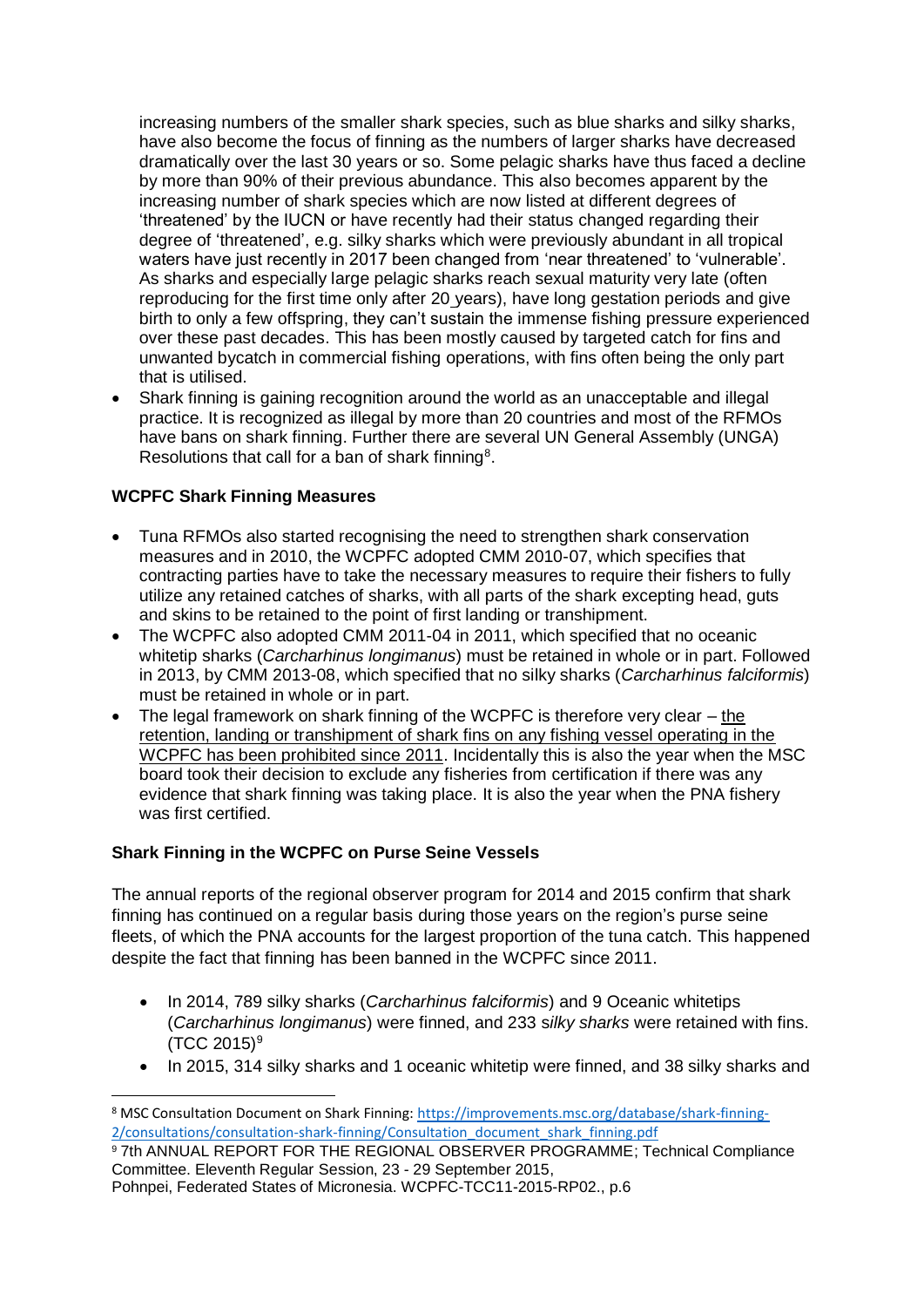7 oceanic whitetips were retained with fins (TCC 2016)<sup>10</sup>

## **Shark Finning in the PNA Fishery**

- Despite the artificial separation between certified or 'sustainable' and 'non-certified' tuna catches on the same trips by the same vessels, shark finning, and the transportation of fins, remain an illegal act, regardless of the type of set on which the sharks were caught.
- Shark finning has been illegal in the PNAFT fishery from the day it was certified. Any vessel operating in the PNAFT fishery should therefore not have been involved in shark finning nor the transport, landing or transhipment of any shark fins.
- The CAB in their final certification report of March 2018 for the recertification of the PNAFT fishery admitted, "there is evidence of shark finning having occurred in the PNAFTF"<sup>11</sup> .
- There was in fact very clear evidence, based on observer reports, that shark finning had regularly occurred in the fishery. This evidence also clearly meets the MSC's own definition of *objective evidence<sup>12</sup> .*
- This *objective evidence* that shark finning was occurring in the fishery should have been sufficient reason for the CAB to "not certify or maintain the certification of the fishery". The MSC have also made it clear that if such objective evidence is presented a fishery should not be certified "regardless of a fishery's performance against the shark finning Scoring Issue (SI)"<sup>13</sup>.
- The CAB further made the fundamental error in their assessment of the shark finning issue by ignoring the shark finning incidents that occurred on FAD sets during trips that produced MSC-certified catches.
- The WCPFC and PNA legal frameworks are clear. It is not only the act of shark finning that is illegal, but also the transportation, landing and transhipments of shark fins that is an illegal act.
- If fins were transported alongside MSC-certified catch, all those finning incidents should have been included in the analysis to understand the level of compliance of the fishery with WCPFC conservation and management measures and the MSC's shark finning requirements.
- The CAB underplayed the extent of shark finning occurring in the fishery by focusing only on shark finning incidents that occurred during 'free school' or non-FAD sets. This means that the illegal transportation of fins that were obtained from FAD sets, and which was stored on board vessels alongside MSC-certified catch, was conveniently ignored.
- The only reasonable assumption on why the CAB chose to selectively focus on some shark finning incidents and not consider all acts of shark finning and the transportation, landing and transhipment of shark fins that occurred in the PNAFT fishery is that they wanted to downplay the extent of the issue.
- This misrepresentation of the extent of shark finning by the CAB was raised during the objection process, but both the CAB and the Independent Adjudicator (IA) chose to ignore the obvious bias that such a selective analysis would bring, and no corrections were made to the numbers of shark finning incidents originally presented by the CAB.

<sup>10</sup> 8th ANNUAL REPORT FOR THE REGIONAL OBSERVER PROGRAMME; TECHNICAL COMPLIANCE COMMITTEE; Twelfth Regular Session 21 - 27 September 2016,

Pohnpei, Federated States of Micronesia. WCPFC-TCC12-2016-RP02\_rev2., p.5

<sup>11</sup> [Public Certification Report](https://fisheries.msc.org/en/fisheries/pna-western-and-central-pacific-skipjack-and-yellowfin-unassociated-non-fad-set-tuna-purse-seine/@@assessments) - PNA Western and Central Pacific skipjack and yellowfin, unassociated / non FAD set, tuna purse seine fishery. Acoura Marine, 22 March 2018.

<sup>12</sup> The MSC defines *objective evidence* in relation to shark finning as "any documented statement or fact based on observations, measurements or tests which can be verified -

[https://improvements.msc.org/database/shark-finning-2/history/copy\\_of\\_adfa](https://improvements.msc.org/database/shark-finning-2/history/copy_of_adfa)

<sup>13</sup> MSC Programme Improvements Database:<https://improvements.msc.org/database/shark-finning-2>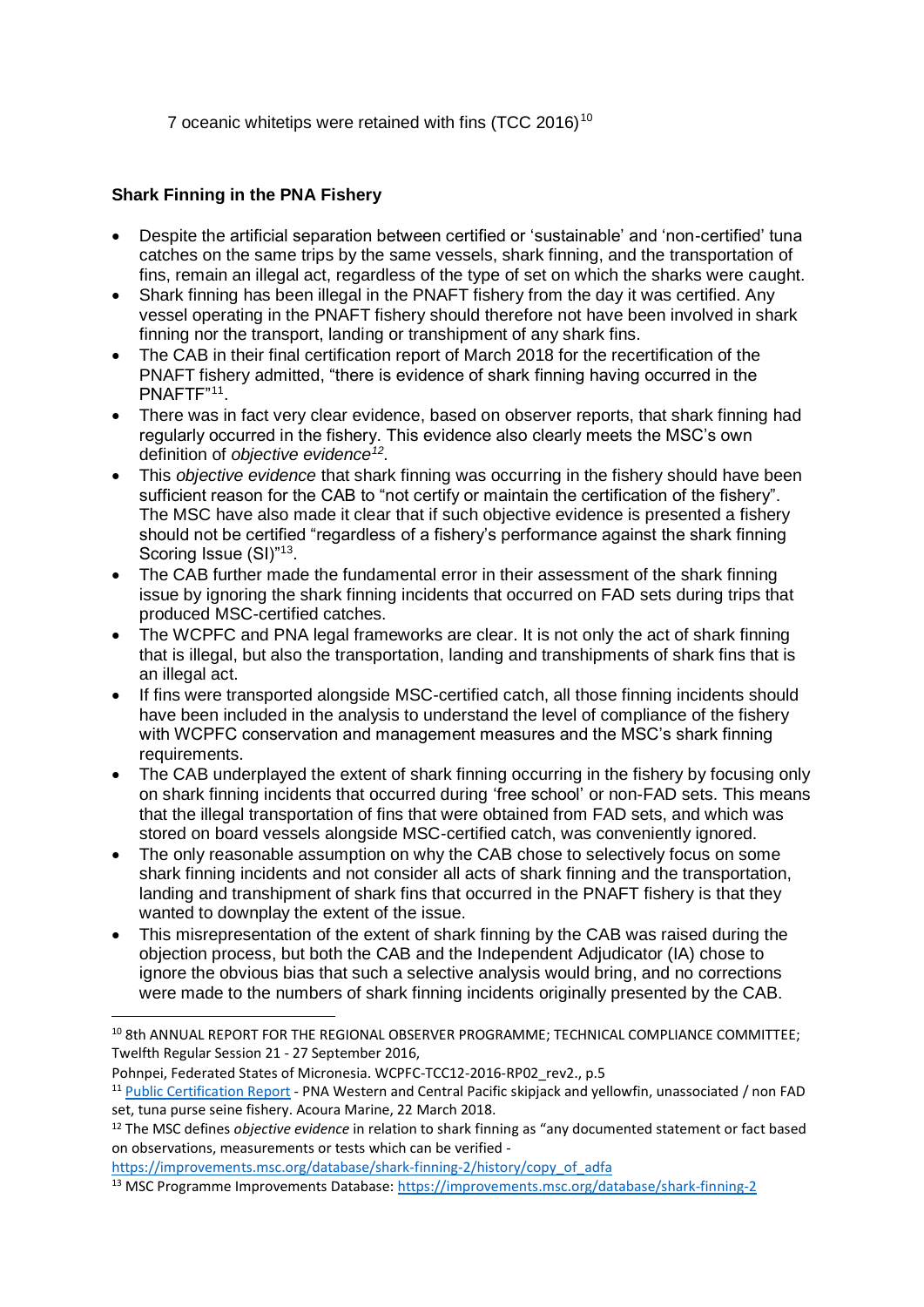# **The Extent of the Shark Finning Problem in the PNA**

- The CAB admitted that **429 cases of illegal shark finning<sup>14</sup>** were reported by observers in the 4-year period from 2012-2015. No data was presented for 2016 or 2017.
- This analysis only included the shark finning incidents that occurred on non-FAD sets.
- The incidents of shark finning that occurred on FAD sets, where shark fins were illegally transported, landed or transhipped, while a vessel was involved in 'MSC fishing activities', were excluded from the analysis.
- The CAB and the PNA fishery turned down a request for access to observer data to better understand the level of shark finning instances that are directly connected to the PNAFT fishery.
- Certain assumptions must therefore be made:
	- The level of shark finning occurring on FAD sets is usually higher that on non-FAD sets.
	- A high proportion of these finning incidents on FAD sets would have occurred on trips where non-FAD sets were also made.
	- A conservative estimate would be that the number of illegal shark finning incidents that can be directly connected to the PNAFT fishery would be at least double the number presented by the CAB in Table 16 of the Public Certification Report.
	- It is therefore **estimated** that at least **858 illegal shark finning incidents<sup>15</sup>** can be directly connected to the fishery between 2012-2015.
- It is important to note that all the cases of illegal shark finning (whether 429 or 858) occurred while the PNAFT fishery was already certified.
- No evidence was presented to show that successful prosecutions or sanctions resulted from any of these cases of illegal shark finning.
- An important consideration is that most consumers would be horrified to learn that the so-called sustainable tuna from the PNA fishery has for many years been tainted with instances of illegal shark finning.
- According to the FAO's *Guidelines for the Ecolabelling of Fish and Fishery Products from Marine Capture Fisheries<sup>16</sup>* one of the main purposes of an ecolabelling scheme is that it "provides assurance to buyers and consumers that a certain fish or fishery product comes from a fishery that conforms with the established standard for a sustainable fishery".
- The *FAO Guidelines* make it clear that standards should not "encompass criteria or requirements" that can "mislead the consumer".
- Another important consideration is that the CAB admitted that **1,943 silky sharks were illegally retained** on board vessels involved in the PNAFT fishery<sup>17</sup> in direct contravention of WCPFC Conservation and Management Measures (CMMs).
- The only plausible explanation of why these animals were retained would be that they were being kept for their fins, meaning that the extent of the shark fin trade associated

<sup>&</sup>lt;sup>14</sup> Table 16, p. 59 of the Public Certification Report - PNA Western and Central Pacific skipjack and yellowfin, unassociated / non FAD set, tuna purse seine fishery. Acoura Marine, 22 March 2018.

<sup>&</sup>lt;sup>15</sup> This estimated number of 858 shark finning incidents can be revised and refined if access to observer data is granted.

<sup>16</sup> <http://www.fao.org/in-action/globefish/publications/details-publication/en/c/346098/>

<sup>17</sup> Public Certification Report - PNA Western and Central Pacific skipjack and yellowfin, unassociated / non FAD set, tuna purse seine fishery, [Table 16, p. 59]. Acoura Marine, 22 March 2018.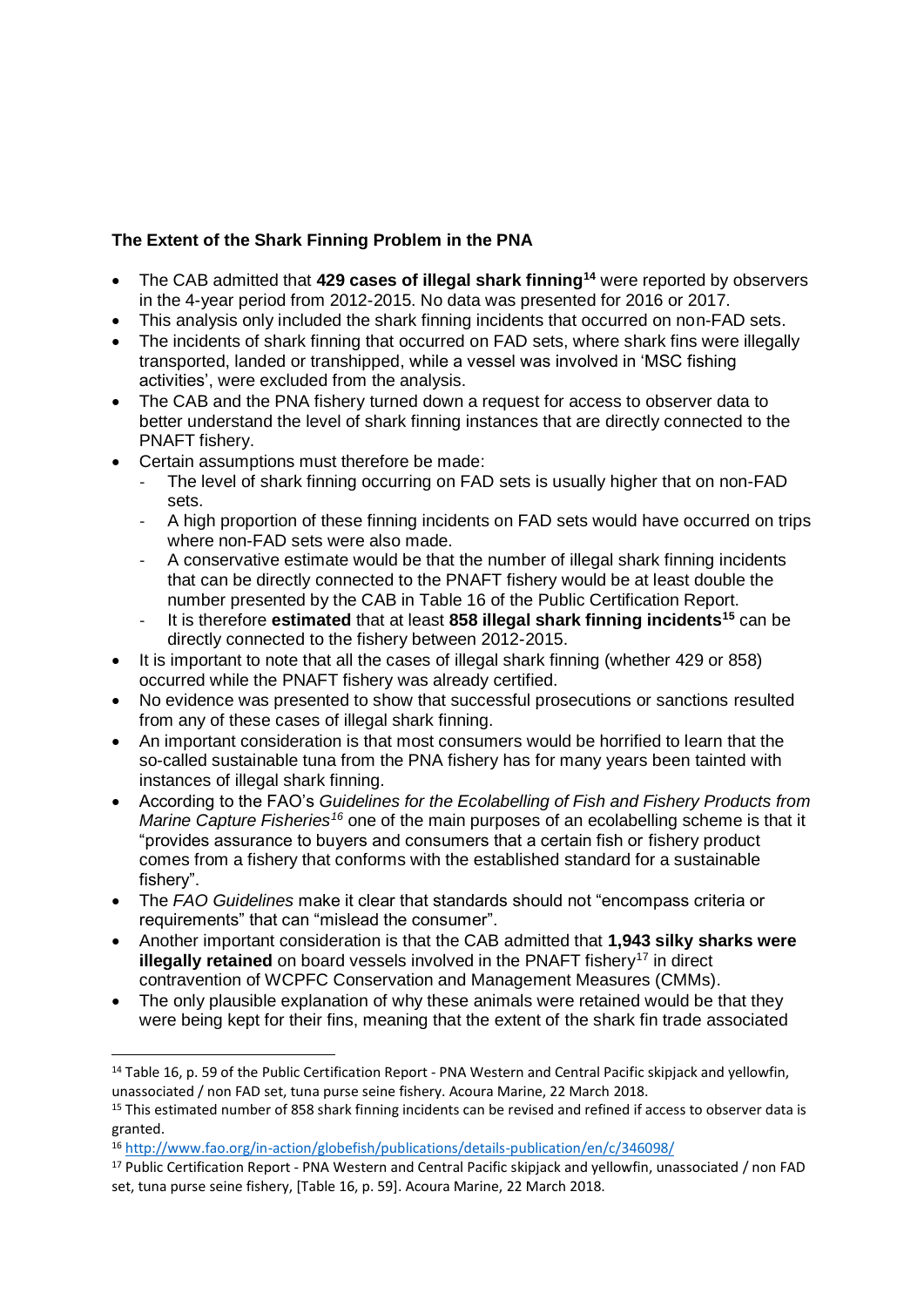with the PNAFT fishery is even more alarming than might have been assumed from the numbers of shark finning incidents reported by observers.

- No evidence was presented by the CAB to show that any successful prosecutions or sanctions resulted from these cases of illegal retention of silky sharks on board vessels involved in the PNAFT fishery.
- Despite claims by the CAB, and an assertion by the IA during the objection hearing, that an effective management system was in place to address the problem of illegal shark finning, no evidence was presented to show that cases are actively being investigated and followed up on.
- No direct evidence of a single prosecution connected to illegal shark finning or illegal retention of silky sharks in the PNAFT fishery during the assessment period was presented by the CAB in their Final Certification Report. No additional information on prosecutions or sanctions was also forthcoming despite a request for this information to be presented during the objection process.
- A management system can only be deemed as effective if there is full transparency of the processes dealing with Illegal, Unregulated and Unreported (IUU) fishing.

## **MSC's Policy on Shark Finning**

- In 2011 the MSC stated that in line with their usual process of reviewing their standards and requirements in relation to current scientific understanding and global best practice in fisheries management, they were looking to review, and possibly revise and clarify the requirements with respect to shark finning<sup>18</sup>.
- At its December 2011 meeting held in Berlin, the Marine Stewardship Council (MSC) Board of Trustees resolved that fisheries engaged in shark finning will not be eligible for certification to the MSC standard for sustainable fisheries<sup>19</sup>.
- Changes to the Guidance to the Certification Requirements (GCR) and Certification Requirements (CR) were drafted to ensure fisheries undertaking shark finning practices were not eligible for MSC certification. The process to strengthen the guidance and requirements included two public consultation stages, targeted dialogues with stakeholders, Technical Advisory Board (TAB) Working Group 4 (WG) and MSC executive considerations.
- One of the core requirements of the MSC's revised shark finning policy was that regardless of a fishery's performance against the shark finning Scoring Issue (SI), the CAB should not certify or maintain the certification of a fishery when there is objective evidence that indicates shark finning is taking place. Objective evidence was described as "any documented statement or fact based on observations, measurements or tests which can be verified"<sup>20</sup>.
- Current MSC requirements prohibit shark finning; and the MSC have said that "a fishery will be scored on the level of certainty that shark finning is not taking place. The conformity assessment body (CAB) should not certify or maintain the certification of a fishery when there is objective verifiable evidence of shark finning"<sup>21</sup>.
- The MSC have stated, that "best practice for ensuring that shark finning is not occurring comes from sharks being landed with fins naturally attached (FNA). Thus, when fisheries land sharks with FNA, scores of 80 or 100 will be achieved depending on the level of external validation in place. Where landing sharks with FNA is not possible, for example

<sup>18</sup> MSC Programme Improvements Database: [https://improvements.msc.org/database/shark-finning-](https://improvements.msc.org/database/shark-finning-2/history/copy_of_adfa)[2/history/copy\\_of\\_adfa](https://improvements.msc.org/database/shark-finning-2/history/copy_of_adfa)

<sup>&</sup>lt;sup>19</sup> MSC Programme Improvements Database: [https://improvements.msc.org/database/shark-finning-2/board](https://improvements.msc.org/database/shark-finning-2/board-decision-shark-finning)[decision-shark-finning](https://improvements.msc.org/database/shark-finning-2/board-decision-shark-finning)

<sup>&</sup>lt;sup>20</sup> MSC Programme Improvements Database: [https://improvements.msc.org/database/shark-finning-](https://improvements.msc.org/database/shark-finning-2/history/copy_of_adfa)[2/history/copy\\_of\\_adfa](https://improvements.msc.org/database/shark-finning-2/history/copy_of_adfa)

<sup>21</sup> MSC Programme Improvements Database:<https://improvements.msc.org/database/shark-finning-2>